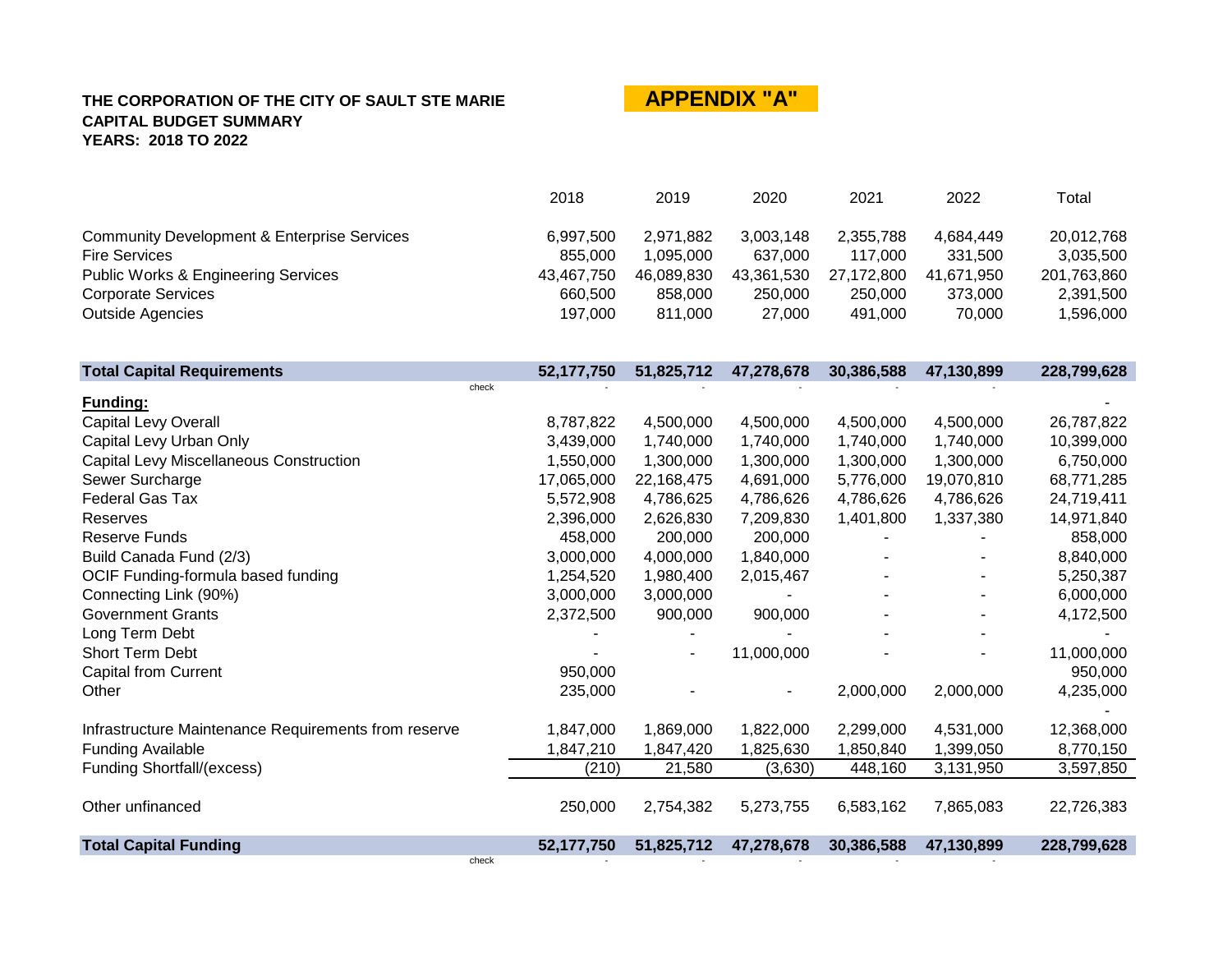YEARS: 2018 TO 2022

#### FUNDING AVAILABILITY

|                                             | 2018           | 2019           | 2020           | 2021           | 2022          | Total       |
|---------------------------------------------|----------------|----------------|----------------|----------------|---------------|-------------|
| Infrastructure                              |                |                |                |                |               |             |
| Casino Revenue                              | 431,580        | 431,580        | 431,580        | 431,580        | 431,580       | 2,157,900   |
| <b>LTD-debt reduction</b>                   | 1,167,630      | 1,167,630      | 1,167,630      | 1,167,630      | 1,167,630     | 5,838,150   |
| SAH levy                                    | 693,000        | 693,000        | 693,000        | 693,000        | 693,000       | 3,465,000   |
| Available funding                           | 2,292,210      | 2,292,210      | 2,292,210      | 2,292,210      | 2,292,210     | 11,461,050  |
| Estimated Reserve Balance Jan 1             |                | 210            | (21, 580)      | 3,630          | (448, 160)    |             |
| Allocated to LTD repayment                  | 445,000        | 445,000        | 445,000        | 445,000        | 445,000       |             |
| Net Available                               | 1,847,210      | 1,847,420      | 1,825,630      | 1,850,840      | 1,399,050     |             |
| <b>Capital from Current</b>                 |                |                |                |                |               |             |
| Available funding                           | 950,000        | 1,100,000      | 1,100,000      | 1,100,000      | 1,100,000     | 5,350,000   |
|                                             |                |                |                |                |               |             |
| <b>Capital Works-Road/Bridges/Sewers</b>    |                |                |                |                |               |             |
| <b>Overall Capital</b>                      | 4,500,000      | 4,500,000      | 4,500,000      | 4,500,000      | 4,500,000     | 22,500,000  |
| Urban Only Capital                          | 1,740,000      | 1,740,000      | 1,740,000      | 1,740,000      | 1,740,000     | 8,700,000   |
| Sewer Surcharge                             | 17,065,000     | 22,168,475     | 4,691,000      | 5,776,000      | 19,070,810    | 68,771,285  |
| Miscellaneous Construction                  | 1,300,000      | 1,300,000      | 1,300,000      | 1,300,000      | 1,300,000     | 6,500,000   |
| Build Canada Fund (75%) (note 3)            | 3,000,000      | 4,000,000      | 1,840,000      |                |               | 8,840,000   |
| <b>OCIF Funding</b>                         | 1,254,523      | 1,980,400      | 2,015,467      |                |               | 5,250,390   |
| Connecting Link (90%) (note 4)              | 3,000,000      | 3,000,000      |                |                |               | 6,000,000   |
| Federal Gas Tax                             | 4,786,625      | 4,786,625      | 4,786,625      | 4,786,625      | 4,786,625     | 23,933,125  |
| Public Transit Infrastructure Fund (note 5) | 1,472,500      |                |                |                |               | 1,472,500   |
| Active Transportation Infrastructure Plan   | 250,000        | 250,000        | 250,000        |                |               | 750,000     |
| <b>Uncommitted Capital Overall</b>          | 4,053,628      |                |                |                |               | 4,053,628   |
| Uncommitted Federal Gas Tax                 | 786,283        |                |                |                |               | 786,283     |
| Uncommitted Capital Urban                   | 2,191,061      |                |                |                |               | 2,191,061   |
| Uncommitted Misc Construction               | 250,000        |                |                |                |               | 250,000     |
| Available funding                           | 45,649,620     | 43,725,500     | 21,123,092     | 18,102,625     | 31,397,435    | 159,998,272 |
| Reserves (annual allocation)                |                |                |                |                |               |             |
| Fire                                        | 303,000        | 303,000        | 303,000        | 303,000        | 303,000       | 1,515,000   |
| Police                                      | 165,000        | 165,000        | 165,000        | 165,000        | 165,000       | 825,000     |
| Public Works and Transportation-Works       | 1,134,834      | 1,134,834      | 1,134,834      | 1,134,834      | 1,134,834     | 5,674,170   |
| Public Works and Transportation-Transit     | 130,000        | 130,000        | 130,000        | 130,000        | 130,000       | 650,000     |
| <b>Engineering Equipment</b>                | 40,000         | 40,000         | 40,000         | 40,000         | 40,000        | 200,000     |
| Landfill (note 1)                           | $\blacksquare$ | $\overline{a}$ | $\overline{a}$ | $\overline{a}$ | $\frac{1}{2}$ |             |
| Library (note 2)                            | 80,000         | 80,000         | 80,000         | 80,000         | 80,000        | 400,000     |
|                                             | 1,852,834      | 1,852,834      | 1,852,834      | 1,852,834      | 1,852,834     | 9,264,170   |
|                                             |                |                |                |                |               |             |
| <b>Total Funding</b>                        | 50,744,664     | 48,970,544     | 26,368,136     | 23,347,669     | 36,642,479    | 186,073,492 |

#### Notes:

1) AECOM is currently updating the business case. As commercial tonnage has been diverted to USA landfills, the City tipping fees have decreased significantly. New fees to be included in the business case to address future capital requirements. At this time the annual capital allocation in the budget is \$0

2) The Centennial Branch of the library is a City-owned building. Annual allocation for maintenance

3) Fort Creek Aqueduct project funding approved from Build Canada

4) Connecting Link funding for Black Road not yet approved.

5) Public Transit Infrastructure Funds were announced August 2016. The City's eligible allocation is

\$3,279,873, of which the City must match. Approx. \$300,000 was used in 2017. The 2018 Capital Budget allocates

\$1,472,500 of City funding towards eligible Transit projects for 2018.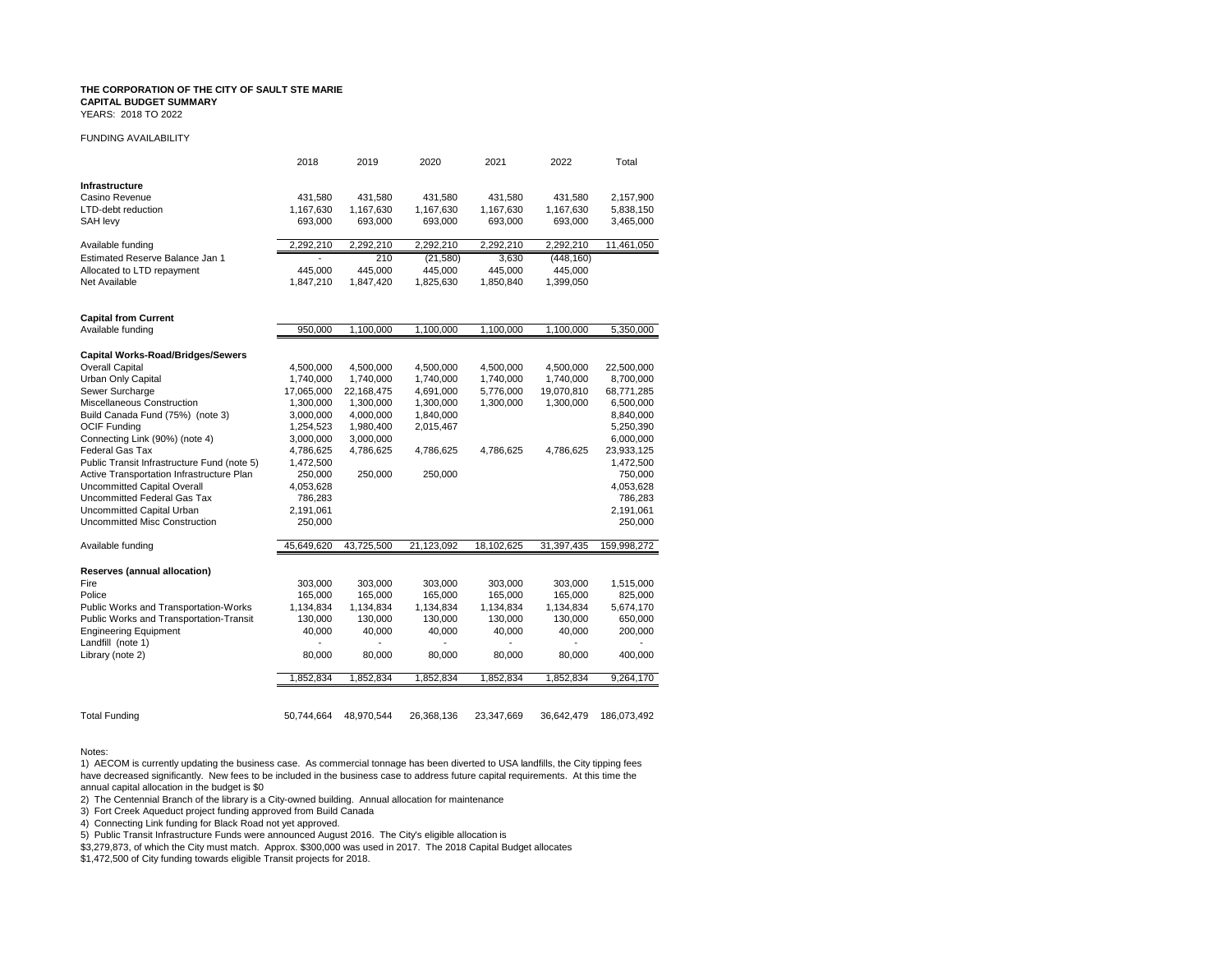YEARS: 2018 TO 2022

### *ENGINEERING*

|                                                  | 2018                     | 2019       | 2020       | 2021       | 2022       | Total       |
|--------------------------------------------------|--------------------------|------------|------------|------------|------------|-------------|
| Infrastructure-Large Wastewater:                 |                          |            |            |            |            |             |
| West End Plant and MPS                           | 3,100,000                | 10,000,000 | 11,240,000 | 2,455,000  | 14,204,250 | 40,999,250  |
| East End Plant                                   |                          |            |            |            | 1,550,000  | 1,550,000   |
| Miscellaneous Capital                            | 440,000                  | 225,000    | 230,000    | 235,000    | 240,000    | 1,370,000   |
| <b>Primary Clarifier Covers</b>                  | 500,000                  |            |            |            |            | 500,000     |
| <b>Emergency Repairs</b>                         | 600,000                  | 600,000    | 600,000    | 600,000    | 600,000    | 3,000,000   |
| <b>Pumping Stations</b>                          | 900,000                  | 275,000    | 1,076,000  | 91,000     |            | 2,342,000   |
| <b>Biosolids Management Facility</b>             | 9,000,000                | 9,000,000  |            |            |            | 18,000,000  |
| <b>SCADA</b>                                     | 300,000                  |            |            |            |            | 300,000     |
| Waste Water Treatment Plant Capital Maintenance  | 1,500,000                | 1,545,000  | 1,595,000  | 1,645,000  | 1,695,000  | 7,980,000   |
| Infrastructure-Aqueducts (Note 1)                | 4,500,000                | 6,000,000  | 2,760,000  | 2,250,000  | 6,200,000  | 21,710,000  |
| <b>Infrastructure-Bridges</b>                    | $\overline{\phantom{a}}$ |            |            | 1,440,000  |            | 1,440,000   |
| Infrastructure-Roads (Note 2)                    | 18,909,750               | 14,443,000 | 16,731,700 | 15,602,000 | 13,283,260 | 78,969,710  |
| <b>Infrastructure-Miscellaneous Construction</b> | 1,550,000                | 1,300,000  | 1,300,000  | 1,300,000  | 1,300,000  | 6,750,000   |
| <b>Infrastructure-Culvert Replacement</b>        | 250,000                  |            |            |            |            | 250,000     |
| <b>Fleet &amp; Equipment</b>                     |                          |            |            |            |            |             |
| <b>Sanitary Sewer</b>                            | 375,000                  | 25,000     | 200,000    |            | 31,560     | 631,560     |
| <b>Engineering Capital Equipment</b>             |                          |            |            | 65,970     | 67,050     | 133,020     |
| Total                                            | 41,924,750               | 43,413,000 | 35,732,700 | 25,683,970 | 39,171,120 | 185,925,540 |
|                                                  |                          |            |            |            |            |             |
| <b>Designated Funding:</b>                       |                          |            |            |            |            |             |
| Capital Levy Overall                             | 6,800,322                | 4,437,500  | 4,437,500  | 4,500,000  | 4,500,000  | 24,675,322  |
| Capital Levy Urban Only                          | 3,439,000                | 1,740,000  | 1,740,000  | 1,740,000  | 1,740,000  | 10,399,000  |
| Capital Levy Miscellaneous Construction          | 1,550,000                | 1,300,000  | 1,300,000  | 1,300,000  | 1,300,000  | 6,750,000   |
| Sewer Surcharge                                  | 17,065,000               | 22,168,475 | 4,691,000  | 5,776,000  | 19,070,810 | 68,771,285  |
| <b>Federal Gas Tax</b>                           | 5,572,908                | 4,786,625  | 4,786,626  | 4,786,626  | 4,786,626  | 24,719,411  |
| <b>Reserves</b>                                  | 243,000                  |            |            | 65,970     | 67,050     | 376,020     |
| <b>Reserve Funds</b>                             |                          |            |            |            |            |             |
| Build Canada Fund (2/3)                          | 3,000,000                | 4,000,000  | 1,840,000  |            |            | 8,840,000   |
| OCIF Funding-formula based funding               | 1,254,520                | 1,980,400  | 2,015,467  |            |            | 5,250,387   |
| Connecting Link (90%) (Note 3)                   | 3,000,000                | 3,000,000  |            |            |            | 6,000,000   |
| Clean Water & Wastewater Fund                    |                          |            |            |            |            |             |
| <b>Short Term Debt</b>                           |                          |            | 11,000,000 |            |            | 11,000,000  |
| Long Term Debt                                   |                          |            |            |            |            |             |
| <b>Other Govt Grants</b>                         |                          |            |            | 2,000,000  | 2,000,000  | 4,000,000   |
| Infrastructure Funding Required                  |                          |            |            |            |            |             |
| Total                                            | 41,924,750               | 43,413,000 | 31,810,593 | 20,168,596 | 33,464,486 | 170,781,425 |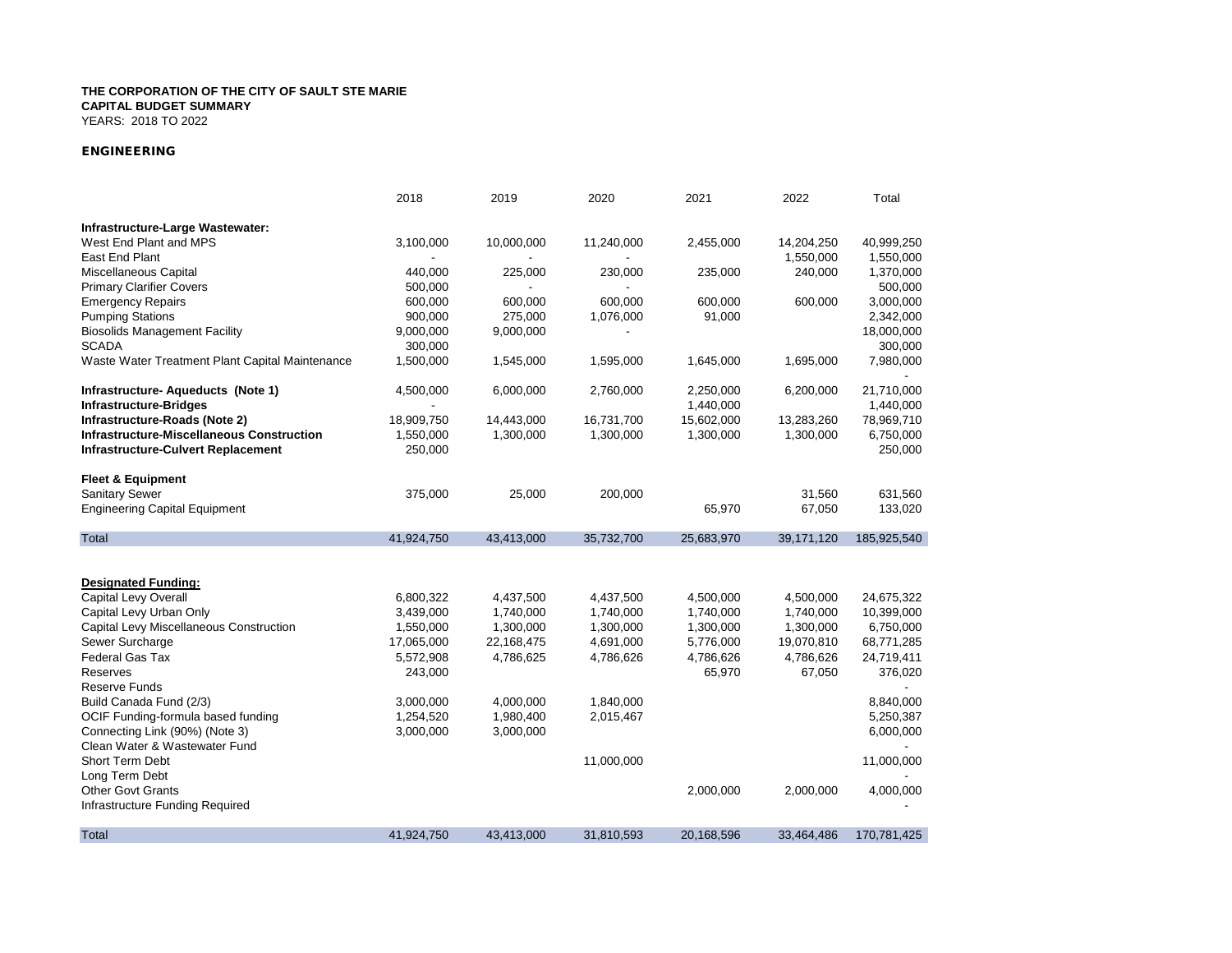YEARS: 2018 TO 2022

### *ENGINEERING*

|                                                                                                                                             | 2018       | 2019 | 2020           | 2021      | 2022      | Total      |
|---------------------------------------------------------------------------------------------------------------------------------------------|------------|------|----------------|-----------|-----------|------------|
| <b>Unfinanced</b>                                                                                                                           |            |      | 3.922.107      | 5,515,374 | 5.706.634 | 15,144,115 |
| Notes:                                                                                                                                      |            |      |                |           |           |            |
| 1) SCF-New Building Canada Fund-Small funding approved in 2015. Project June 19, 2015 to October 31, 2021                                   |            |      |                |           |           |            |
|                                                                                                                                             | 10.420.000 |      | 6.000.000 2015 |           |           |            |
|                                                                                                                                             | 10.420.000 |      | 6.000.000 2016 |           |           |            |
| (approx. \$2 million/year 2015 to 2020-capital works f                                                                                      | 10.420.000 |      | 6.000.000 2017 |           |           |            |
|                                                                                                                                             | 31,260,000 |      | 4,500,000 2018 |           |           |            |
|                                                                                                                                             |            |      | 6.000.000 2019 |           |           |            |
|                                                                                                                                             |            |      | 2,760,000 2020 |           |           |            |
|                                                                                                                                             |            |      | 31.260.000     |           |           |            |
|                                                                                                                                             |            |      |                |           |           |            |
| 2) Capital budget for roads is based upon current funding levels and not road assessment requirements. The City currently does not have the |            |      |                |           |           |            |

funding resources to address all roads that are assessed as immediate priority repair.

3) Connecting Link funding for Black Road not yet approved.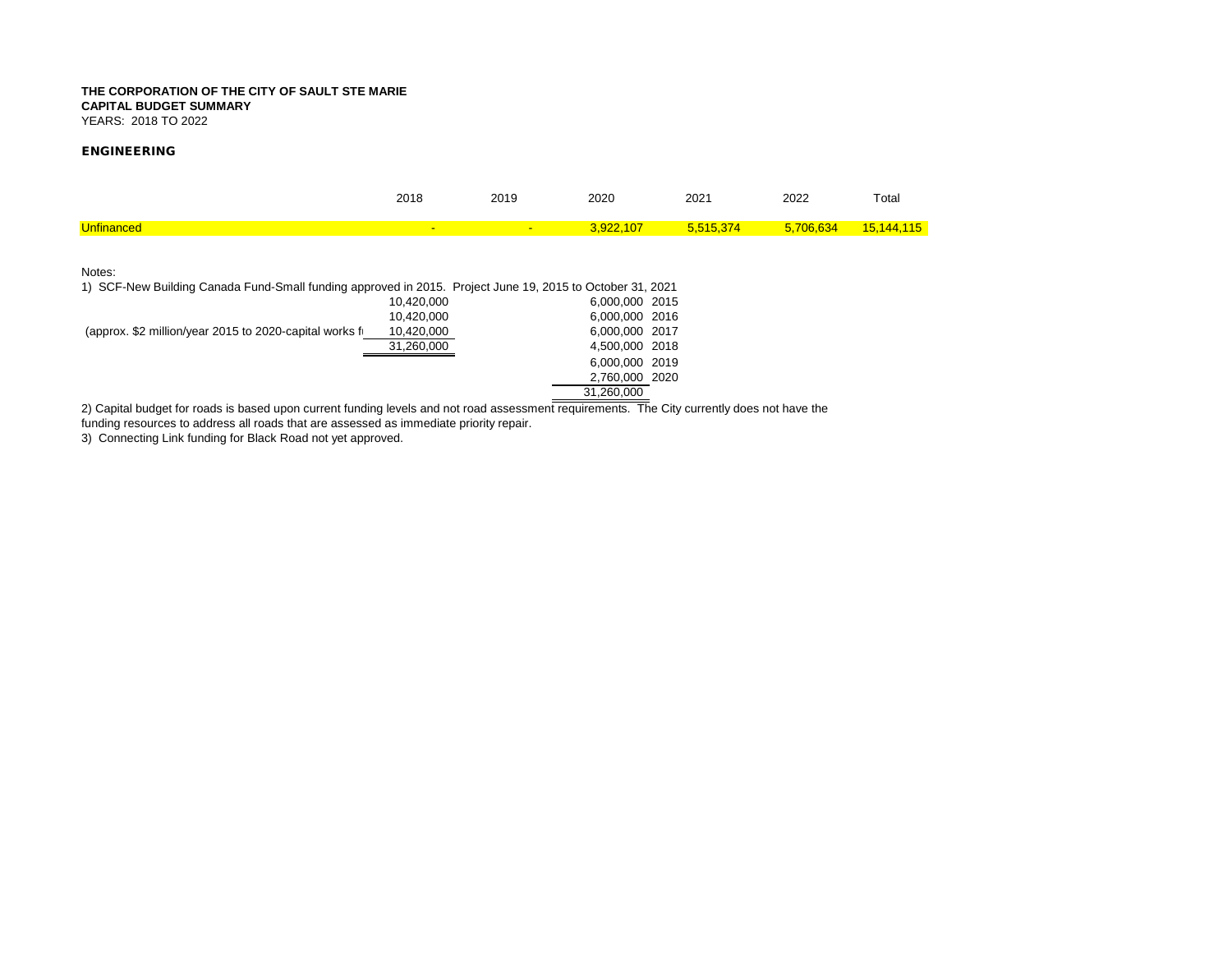YEARS: 2018 TO 2022

### *PUBLIC WORKS*

|                                                         | 2018      | 2019      | 2020      | 2021               | 2022      | Total                |
|---------------------------------------------------------|-----------|-----------|-----------|--------------------|-----------|----------------------|
| <b>Infrastructure Maintenance</b>                       |           |           |           |                    |           |                      |
| <b>Administration Building</b>                          |           |           |           |                    |           |                      |
| Garage Building A<br><b>Carpentry Shop Building B</b>   | 75,000    | 15,000    |           | 132,000<br>222,000 | 1,354,000 | 222,000<br>1,576,000 |
| <b>Equipment Storage Garage</b>                         |           | 211,000   | 444.000   | ٠                  | 12,000    | 667,000              |
| Storage Garage G                                        |           | 66,000    |           |                    |           | 66,000               |
| Water Main at Sackville Complex                         |           |           | 175,000   |                    |           | 175,000              |
| Landfill                                                | 10,000    |           |           |                    |           | 10,000               |
|                                                         | 85,000    | 292,000   | 619,000   | 354,000            | 1,366,000 | 2,716,000            |
| Snow Dump                                               |           | 650,000   |           |                    |           | 650,000              |
| Landfill Upgrade/Replacement (Note 1)                   | 250,000   | 600,000   | 5,875,000 |                    |           | 6,725,000            |
| <b>PWT Works-Fleet/Equipment</b>                        | 1,208,000 | 1,134,830 | 1,134,830 | 1,134,830          | 1,134,830 | 5,747,320            |
|                                                         |           |           |           |                    |           |                      |
| <b>Total</b>                                            | 1,543,000 | 2,676,830 | 7,628,830 | 1,488,830          | 2,500,830 | 15,838,320           |
|                                                         |           |           |           |                    |           |                      |
| <b>Designated Funding:</b>                              |           |           |           |                    |           |                      |
| <b>Capital Levy Overall</b><br>Capital Levy Urban Only  |           |           |           |                    |           |                      |
| Sewer Surcharge                                         |           |           |           |                    |           |                      |
| Federal Gas Tax                                         |           |           |           |                    |           |                      |
| Reserves                                                | 1,353,000 | 1,734,830 | 7,009,830 | 1,134,830          | 1,134,830 | 12,367,320           |
| <b>Reserve Funds</b>                                    |           |           |           |                    |           |                      |
| <b>Capital from Current</b><br><b>Government Grants</b> | 115,000   |           |           |                    |           | 115,000              |
| Long Term Debt                                          |           |           |           |                    |           |                      |
| Other                                                   |           |           |           |                    |           |                      |
| Infrastructure Funding Required                         | 75,000    | 292,000   | 619,000   | 354,000            | 1,366,000 | 2,706,000            |
| Total                                                   | 1,543,000 | 2,026,830 | 7,628,830 | 1,488,830          | 2,500,830 | 15,188,320           |
| <b>Unfinanced</b>                                       | ÷         | 650,000   | ÷.        |                    |           | 650,000              |

Notes

1) The Landfill cost projections for operations, capital and revenues are currently being updated by the City's consultant Future budgets will address ongoing funding requirements based upon this update.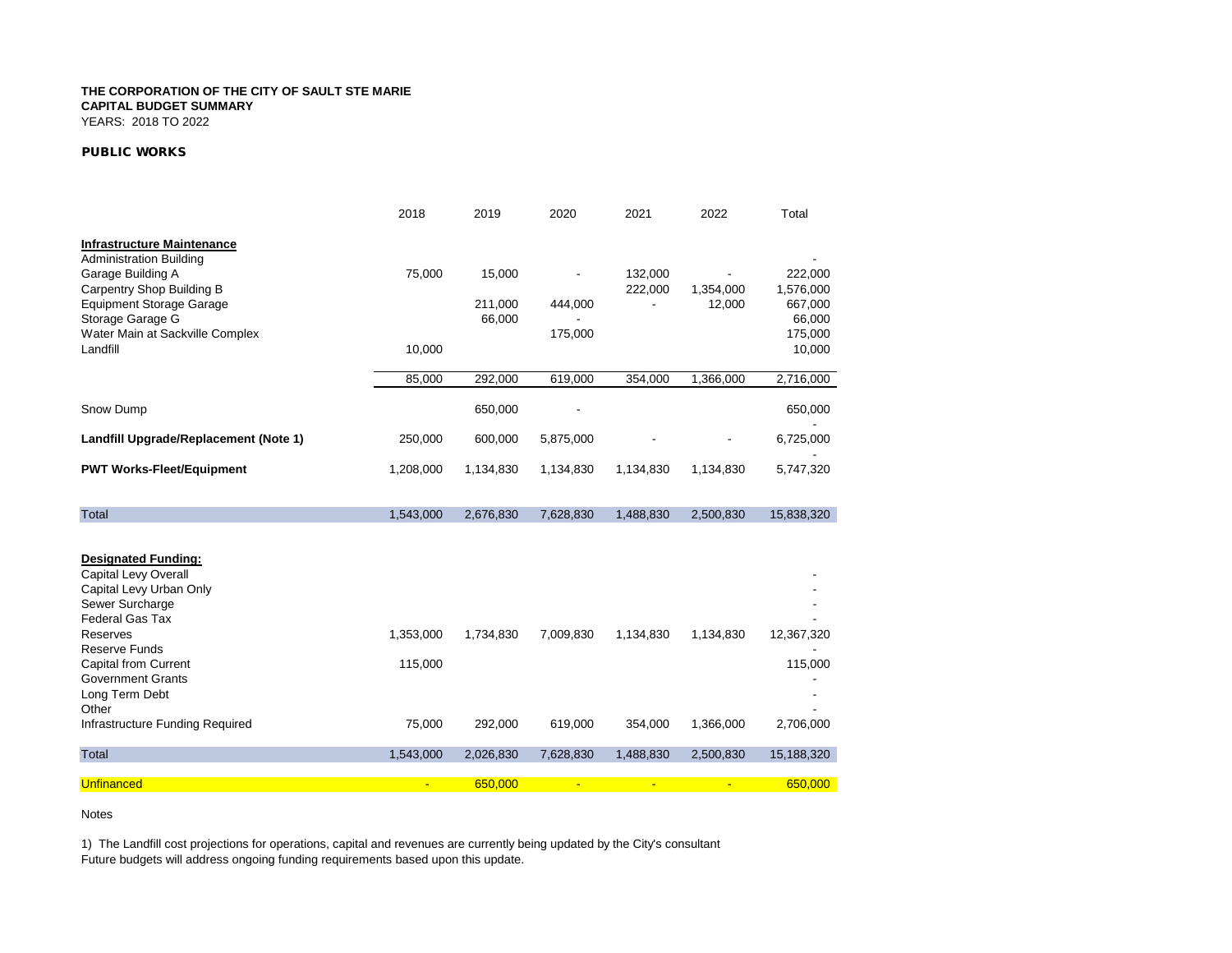#### *COMMUNITY DEVELOPMENT & ENTERPRISE SERVICES*

|                                                                  | 2018                   | 2019                 | 2020                   | 2021                   | 2022                   | Total                  |
|------------------------------------------------------------------|------------------------|----------------------|------------------------|------------------------|------------------------|------------------------|
| <b>Infrastructure Maintenance</b><br><b>Community Services</b>   |                        |                      |                        |                        |                        |                        |
| Roberta Bondar Park<br><b>Essar Centre</b>                       |                        |                      | 156,000                | 56,000                 | 138,000<br>2,225,000   | 350,000<br>2,225,000   |
| John Rhodes Community Centre                                     |                        |                      | 26,000                 | 1,124,000              |                        | 1,150,000              |
| Northern Community Centre                                        |                        | 5,000                |                        |                        | $\blacksquare$         | 5,000                  |
| <b>Ermatinger Old Stone House</b>                                |                        | 200,000              |                        |                        | 17,000                 | 217,000                |
| <b>McMeeken Centre</b>                                           |                        |                      | 73,000                 |                        |                        | 73,000                 |
|                                                                  | ٠                      | 205,000              | 255,000                | 1,180,000              | 2,380,000              | 4,020,000              |
| <b>Transit</b>                                                   |                        |                      |                        |                        |                        |                        |
| <b>Transit Bus Depot</b>                                         | 1,710,000              |                      |                        |                        |                        | 1,710,000              |
| <b>Transit Terminal Building</b>                                 |                        |                      |                        | 8,000                  | 15,000                 | 23,000                 |
|                                                                  | 1,710,000              | $\blacksquare$       | $\blacksquare$         | 8,000                  | 15,000                 | 1,733,000              |
|                                                                  |                        |                      |                        |                        |                        |                        |
| <b>Cemetery</b>                                                  |                        |                      |                        |                        |                        |                        |
| Cemetery Chapel & Office Building<br>Cemetery Roadways           | 18,000                 |                      | 134,000                |                        | 31,000                 | 49,000<br>134,000      |
|                                                                  |                        |                      |                        |                        |                        |                        |
|                                                                  | 18,000                 | $\blacksquare$       | 134,000                | $\blacksquare$         | 31,000                 | 183,000                |
|                                                                  |                        |                      |                        |                        |                        |                        |
| <b>Planning</b>                                                  |                        |                      |                        |                        |                        |                        |
| Dowtown Development Initiative                                   | 850,000                | 850,000              | 850,000                |                        |                        | 2,550,000              |
| Roads-Streetscaping                                              | 1,900,000<br>2,750,000 | 600,000<br>1,450,000 | 1,000,000<br>1,850,000 | 1,000,000<br>1,000,000 | 1,000,000<br>1,000,000 | 5,500,000<br>8,050,000 |
|                                                                  |                        |                      |                        |                        |                        |                        |
|                                                                  |                        |                      |                        |                        |                        |                        |
| <b>Infrastructure Development:</b><br>Active Transportation Plan | 312,500                | 312,500              | 312,500                |                        |                        | 937,500                |
| McMeeken Centre replacement(note 1)                              |                        |                      |                        |                        |                        |                        |
| Splash Pad (note 3)                                              | 550,000                |                      |                        |                        |                        | 550,000                |
|                                                                  |                        |                      |                        |                        |                        |                        |
|                                                                  | 862,500                | 312,500              | 312,500                | ٠                      | ٠                      | 1,487,500              |
| <b>Fleet &amp; Equipment</b>                                     |                        |                      |                        |                        |                        |                        |
| Transit-Fleet/Equipment (note 2)                                 | 1,235,000              | 912,482              | 325,648                | 167,788                | 1,240,449              | 3,881,368              |
| <b>Community Centres</b>                                         | 222,000                | 91,900               | 126,000                |                        | 18,000                 | 457,900                |
| Pay and Display- Parking                                         | 200,000                |                      |                        |                        |                        | 200,000                |
|                                                                  |                        |                      |                        |                        |                        |                        |
|                                                                  | 1,657,000              | 1,004,382            | 451,648                | 167,788                | 1,258,449              | 2,661,382              |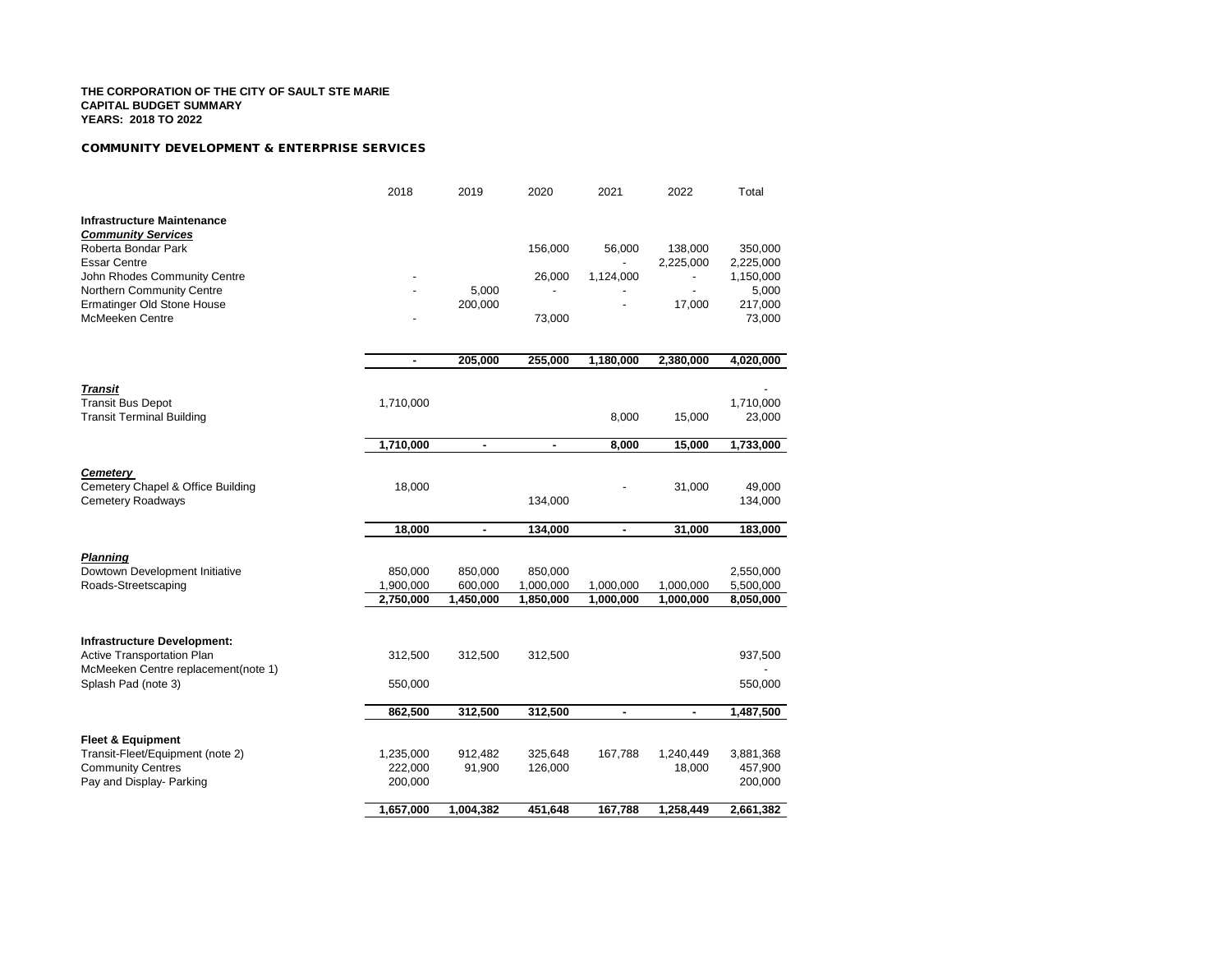#### *COMMUNITY DEVELOPMENT & ENTERPRISE SERVICES*

|                            | 2018      | 2019      | 2020      | 2021      | 2022      | Total      |
|----------------------------|-----------|-----------|-----------|-----------|-----------|------------|
| Total                      | 6,997,500 | 2,971,882 | 3,003,148 | 2,355,788 | 4,684,449 | 18,134,882 |
|                            |           |           |           |           |           |            |
| <b>Designated Funding:</b> |           |           |           |           |           |            |
| Capital Levy Overall       | 1,987,500 | 62,500    | 62,500    |           |           | 2,112,500  |
| Capital Levy Urban Only    |           |           |           |           |           |            |
| Sewer Surcharge            |           |           |           |           |           |            |
| <b>Federal Gas Tax</b>     |           |           |           |           |           |            |
| Reserves-Other             | 110,000   | 100,000   | 100,000   | 100,000   | 100,000   | 510,000    |
| Reserve Funds              | 458,000   | 200,000   | 200,000   |           |           | 858,000    |
| Capital from Current       | 729,500   |           |           |           |           | 729,500    |
| <b>Government Grants</b>   | 2,372,500 | 900,000   | 900,000   |           |           | 4,172,500  |
| Long Term Debt             |           |           |           |           |           |            |
| Other - Operations         | 235,000   |           |           |           |           | 235,000    |
| Asset Management Reserve   | 855,000   | 205,000   | 389,000   | 1,188,000 | 2,426,000 | 5,063,000  |
|                            |           |           |           |           |           |            |
| Total                      | 6,747,500 | 1,467,500 | 1,651,500 | 1,288,000 | 2,526,000 | 13,680,500 |
|                            |           |           |           |           |           |            |
| <b>Unfinanced</b>          | 250,000   | 1,504,382 | 1,351,648 | 1,067,788 | 2,158,449 | 3,106,030  |

Notes:

1) The McMeeken Centre arena replacement has not been included in the forecast. Utilization study currently being

completed to verify requirement and funding source for potential replacement

2) Public Transit Infrastructure Funds were announced August 2016. The City's eligible allocation is

\$3,279,873, of which the City must match. Approx. \$300,000 was used in 2017. The 2018 Capital Budget allocates

\$1,472,500 of City funding towards eligible Transit projects for 2018.<br>3) Approved funding to date: 25,000 2017 City Capital

3) Approved funding to date:

- 
- 35,000 Private Contributions

240,000 5% Subdivider Reserve Fund

- 300,000 Total Funding to Date
- 550,000 Est Project Cost
- $-(250,000)$  Remaining Funding Needed

\*\* The remaining funding is currently being pursued through grant programs and private donations.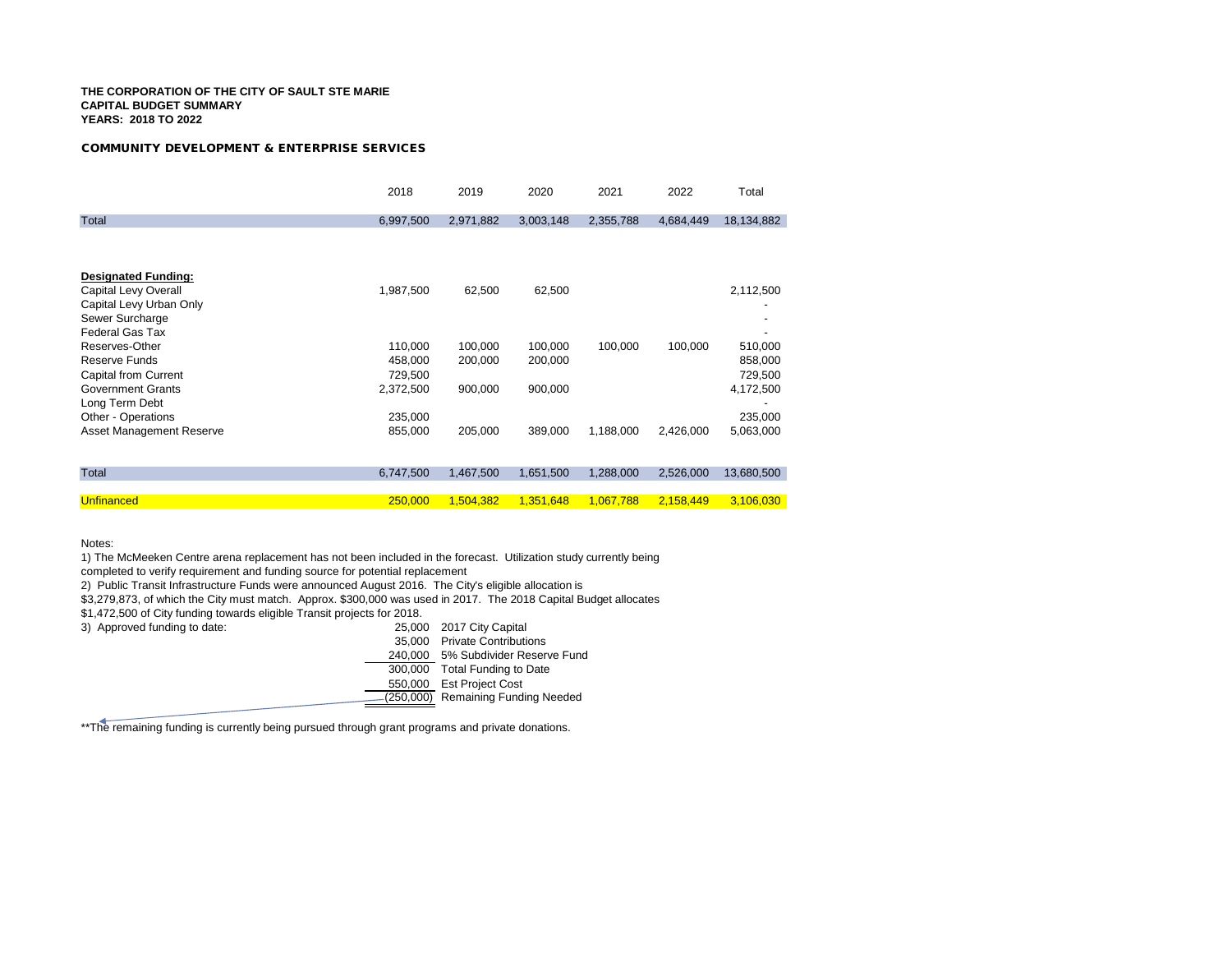YEARS: 2018 TO 2022

### *FIRE SERVICES*

|                                        | 2018    | 2019           | 2020    | 2021    | 2022    | Total     |
|----------------------------------------|---------|----------------|---------|---------|---------|-----------|
| <b>Infrastructure Maintenance:</b>     |         |                |         |         |         |           |
| Central Fire Station #1                | 20,000  | 291,000        |         | 10,000  | 296,000 | 617,000   |
| Fire Station #2                        |         | 6,000          |         |         |         | 6,000     |
| Fire Station #3                        |         | 6,000          |         | 6,000   |         | 12,000    |
| Fire Hall #4/EMS Complex               | 100,000 |                | 537,000 |         |         | 637,000   |
|                                        | 120,000 | 303,000        | 537,000 | 16,000  | 296,000 | 1,272,000 |
|                                        |         |                |         |         |         |           |
| Fleet/Equipment:                       | 735,000 | 792,000        | 100,000 | 101,000 | 35,500  | 1,763,500 |
|                                        | 735,000 | 792,000        | 100,000 | 101,000 | 35,500  | 1,763,500 |
|                                        |         |                |         |         |         |           |
| <b>Total</b>                           | 855,000 | 1,095,000      | 637,000 | 117,000 | 331,500 | 3,035,500 |
|                                        |         |                |         |         |         |           |
| <b>Designated Funding:</b>             |         |                |         |         |         |           |
| Capital Levy Overall                   |         |                |         |         |         |           |
| Capital Levy Urban Only                |         |                |         |         |         |           |
| Sewer Surcharge                        |         |                |         |         |         |           |
| Federal Gas Tax                        |         |                |         |         |         |           |
| <b>Reserves</b>                        | 690,000 | 792,000        | 100,000 | 101,000 | 35,500  | 1,718,500 |
| <b>Reserve Funds</b>                   |         |                |         |         |         |           |
| <b>Capital from Current</b>            | 45,000  |                |         |         |         | 45,000    |
| <b>Government Grants</b>               |         |                |         |         |         |           |
| Long Term Debt<br>Other                |         |                |         |         |         |           |
| <b>Infrastructure Funding Required</b> | 120,000 | 303,000        | 537,000 | 16,000  | 296,000 | 1,272,000 |
|                                        |         |                |         |         |         |           |
| Unfinanced                             |         |                |         |         |         |           |
|                                        |         |                |         |         |         |           |
| <b>Total</b>                           | 855,000 | 1,095,000      | 637,000 | 117,000 | 331,500 | 3,035,500 |
| <b>Unfinanced</b>                      |         | $\blacksquare$ | ÷       |         |         |           |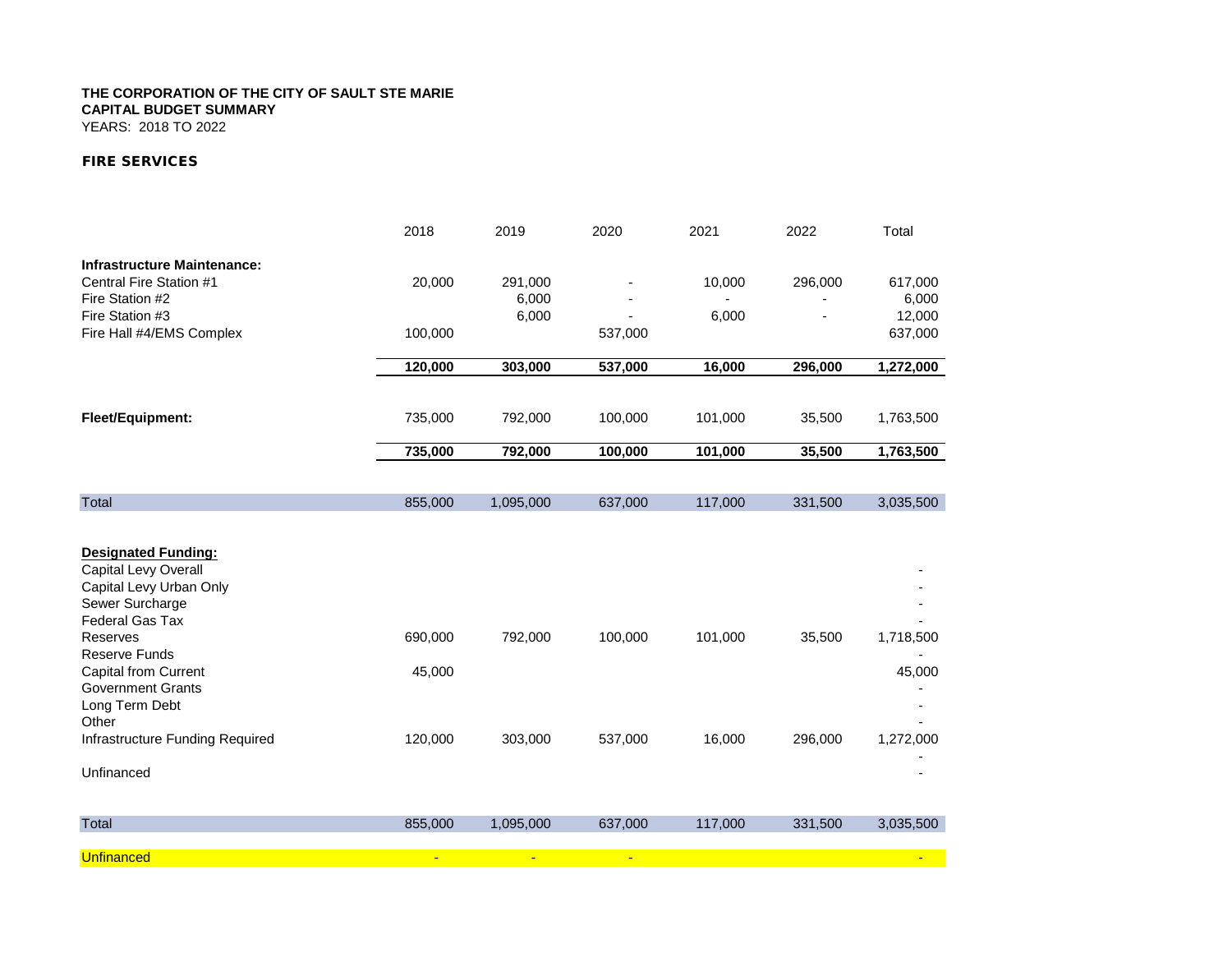YEARS: 2018 TO 2022

# *CORPORATE ADMINISTRATION*

|                                                   | 2018    | 2019    | 2020    | 2021    | 2022    | Total     |
|---------------------------------------------------|---------|---------|---------|---------|---------|-----------|
| <b>Infrastructure Maintenance:</b>                |         |         |         |         |         |           |
| Civic Centre Membrane/Concrete Waterproofing      | 300,000 |         |         |         | 123,000 | 423,000   |
| <b>Emergency Repairs-all buildings allocation</b> | 300,000 | 250,000 | 250,000 | 250,000 | 250,000 | 1,300,000 |
| OW Building                                       |         | 8,000   |         |         |         | 8,000     |
|                                                   |         |         |         |         |         |           |
| <b>Equipment:</b>                                 |         |         |         |         |         |           |
| Corporate Telephone System                        |         | 600,000 |         |         |         | 600,000   |
| Corporate Data Server Replacement                 | 50,000  |         |         |         |         | 50,000    |
| <b>Electronic Voting at Council Meetings</b>      | 10,500  |         |         |         |         | 10,500    |
| <b>Total</b>                                      | 660,500 | 858,000 | 250,000 | 250,000 | 373,000 | 2,391,500 |
|                                                   |         |         |         |         |         |           |
|                                                   |         |         |         |         |         |           |
| <b>Designated Funding:</b>                        |         |         |         |         |         |           |
| <b>Capital Levy Overall</b>                       |         |         |         |         |         |           |
| Capital Levy Urban Only                           |         |         |         |         |         |           |
| Sewer Surcharge                                   |         |         |         |         |         |           |
| <b>Federal Gas Tax</b>                            |         |         |         |         |         |           |
| Reserves                                          |         |         |         |         |         |           |
| <b>Reserve Funds</b>                              |         |         |         |         |         |           |
| <b>Capital from Current</b>                       | 60,500  |         |         |         |         | 60,500    |
| <b>Government Grants</b>                          |         |         |         |         |         |           |
| Long Term Debt                                    |         |         |         |         |         |           |
| Other                                             |         |         |         |         |         |           |
| Infrastructure Funding Required                   | 600,000 | 258,000 | 250,000 | 250,000 | 373,000 | 1,731,000 |
|                                                   |         |         |         |         |         |           |
| <b>Total</b>                                      | 660,500 | 258,000 | 250,000 | 250,000 | 373,000 | 1,791,500 |
|                                                   |         |         |         |         |         |           |
| <b>Unfinanced</b>                                 |         | 600,000 |         |         |         | 600,000   |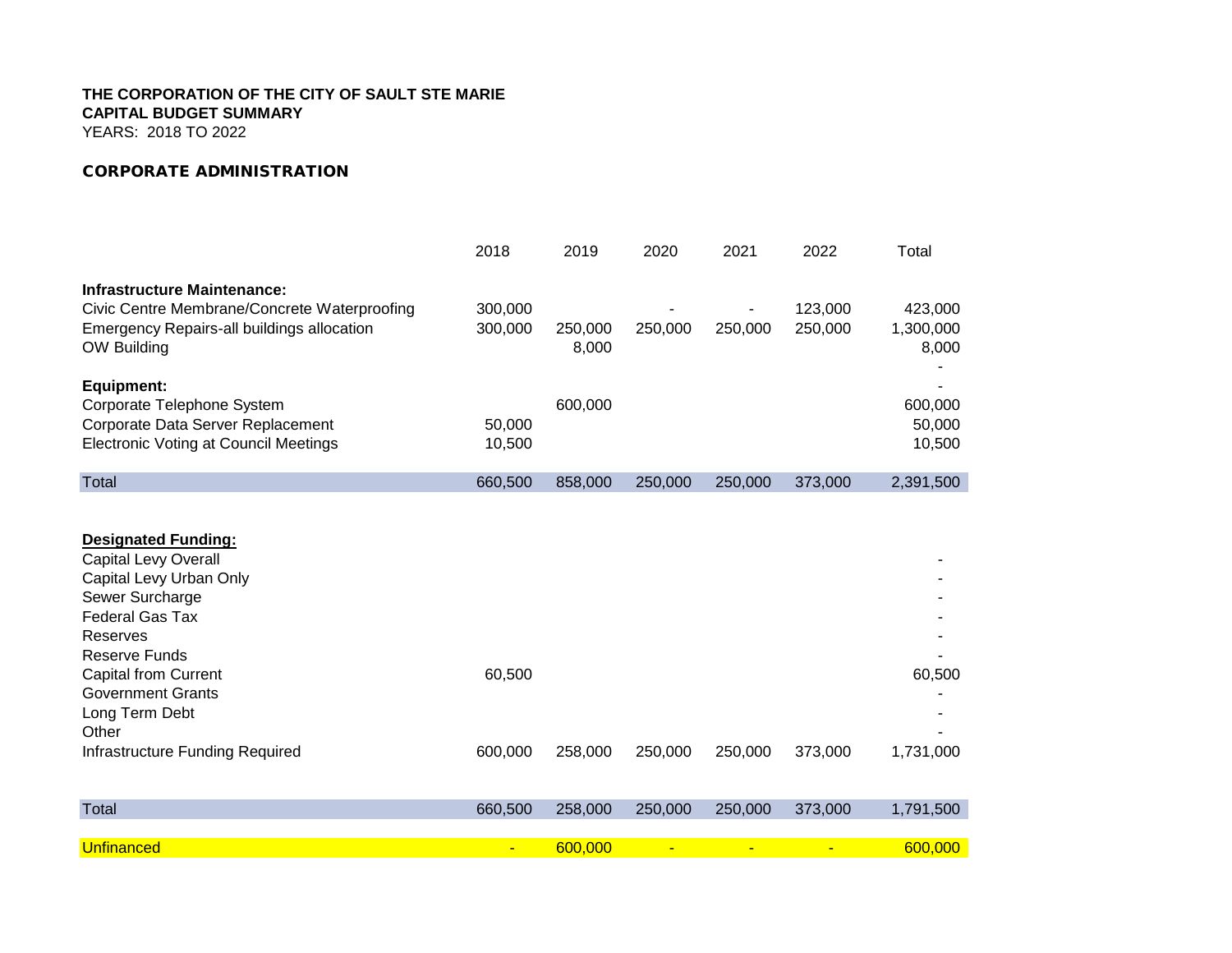# *OUTSIDE AGENCIES*

|                                                                                                                                                                                                                                                                                                | 2018    | 2019    | 2020   | 2021    | 2022   | Total     |
|------------------------------------------------------------------------------------------------------------------------------------------------------------------------------------------------------------------------------------------------------------------------------------------------|---------|---------|--------|---------|--------|-----------|
| <b>Infrastructure Maintenance-Library</b><br>Main Branch                                                                                                                                                                                                                                       |         | 312,000 |        | 186,000 | 70,000 | 568,000   |
| <b>Infrastructure Maintenance - Sault Ste. Marie Museum</b><br>Museum Building                                                                                                                                                                                                                 | 17,000  | 39,000  | 27,000 | 199,000 |        | 282,000   |
| Infrastructure Maintenance-Police Services Board<br>Police Building                                                                                                                                                                                                                            | 180,000 | 460,000 |        | 106,000 |        | 746,000   |
| <b>Total</b>                                                                                                                                                                                                                                                                                   | 197,000 | 811,000 | 27,000 | 491,000 | 70,000 | 1,596,000 |
| <b>Designated Funding:</b><br><b>Capital Levy Overall</b><br>Capital Levy Urban Only<br>Sewer Surcharge<br><b>Federal Gas Tax</b><br>Reserves<br><b>Reserve Funds</b><br><b>Capital from Current</b><br><b>Government Grants</b><br>Long Term Debt<br>Other<br>Infrastructure Funding Required | 197,000 | 811,000 | 27,000 | 491,000 | 70,000 | 1,596,000 |
| Unfinanced                                                                                                                                                                                                                                                                                     |         |         |        |         |        |           |
| <b>Total</b>                                                                                                                                                                                                                                                                                   | 197,000 | 811,000 | 27,000 | 491,000 | 70,000 | 1,596,000 |
| <b>Unfinanced</b>                                                                                                                                                                                                                                                                              |         |         |        |         |        |           |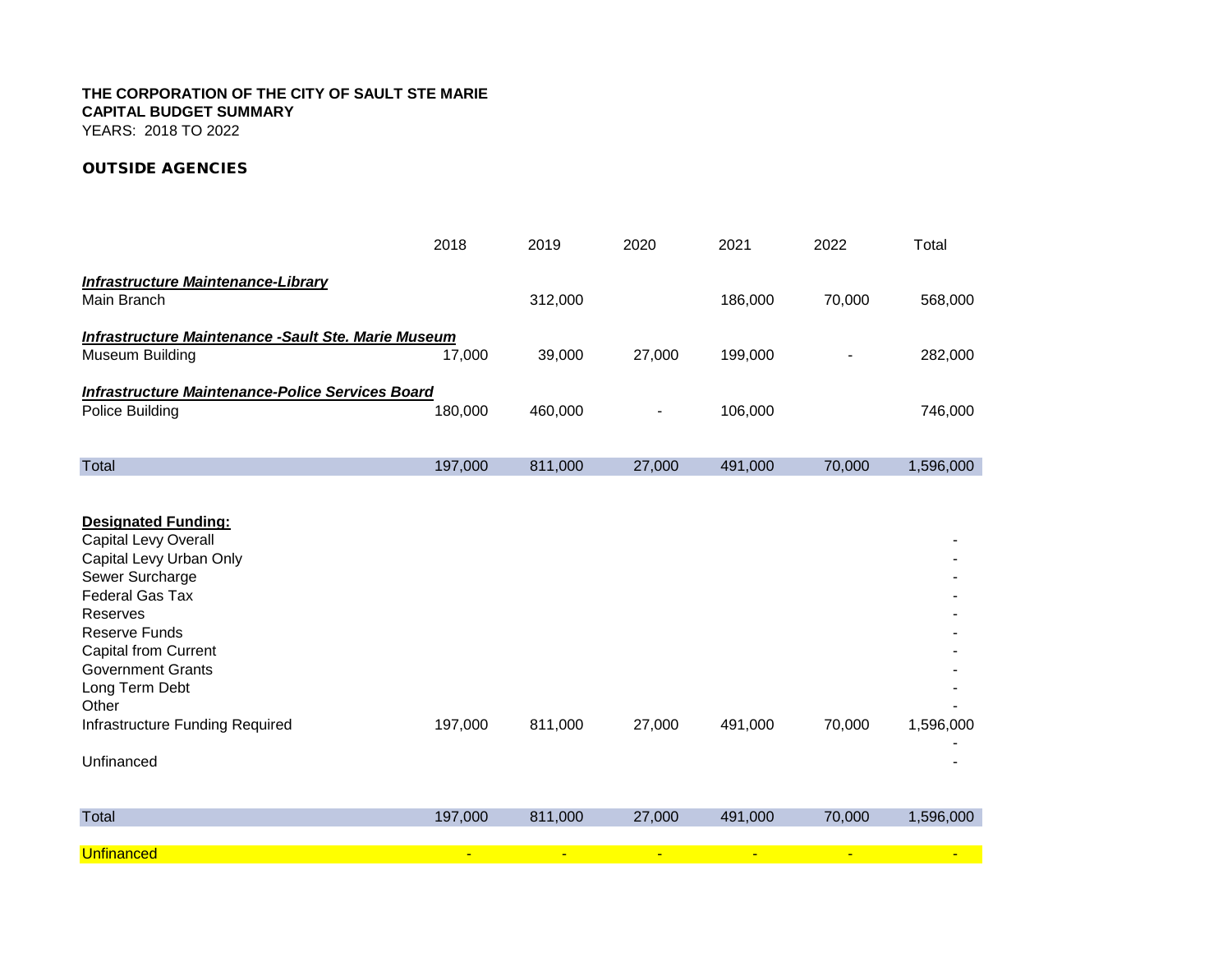THE CORPORATION OF THE CITY OF SAULT STE MARIE **APPENDIX "B"** 2018 CAPITAL BUDGET

| SUMMARY OF PROJECTS                                                                                                                                                                                                                                                                                                                                                                   |                                                                                                                                                                          |               |                  |                                                                           | <b>Funding Source</b> |                                                        |               |          |                |                     |
|---------------------------------------------------------------------------------------------------------------------------------------------------------------------------------------------------------------------------------------------------------------------------------------------------------------------------------------------------------------------------------------|--------------------------------------------------------------------------------------------------------------------------------------------------------------------------|---------------|------------------|---------------------------------------------------------------------------|-----------------------|--------------------------------------------------------|---------------|----------|----------------|---------------------|
|                                                                                                                                                                                                                                                                                                                                                                                       |                                                                                                                                                                          |               |                  | Project Cost Current Levy Capital fr Current City Capital Funds-Carryover | <b>Sanitary Sewer</b> | Reserves                                               | Grants        | Other    |                | Long Term Debt      |
| PUBLIC WORKS AND ENGINEERING SERVICES<br>Roads/Bridges/Storm Sewer<br>McNabb/Pim St Sewer - Ph II Poplar Park North of McNabb<br>Bruce Street - Queen Street East to Wellington Street E<br>Black Road - Second Line to Third Line<br>C- Link Black Rd Widening- McNabb Street - Second Line<br>Bridges & Aqueducts<br>Bay Street - Andrew Street to Pim Street<br>Engineering - 2019 |                                                                                                                                                                          |               |                  |                                                                           |                       |                                                        |               |          |                |                     |
|                                                                                                                                                                                                                                                                                                                                                                                       | \$<br>23,409,750 \$                                                                                                                                                      | 6,240,000     | \$               | 3,749,322 \$                                                              | 350,000 \$            | 243,000 \$                                             | 12,827,428    |          |                |                     |
| Miscellaneous Construction<br>Asphalt/Surface Treatment<br>Rear Yard Drainage<br>Bridge/Aqueduct Rehabilitation<br>Fort Creek Dam Study<br>Environmental Assessments for future road projects<br><b>Emergency Repairs</b>                                                                                                                                                             | 1,220,000<br>£.<br>60,000<br>\$<br>150,000<br>50,000<br>\$<br>20,000<br>\$<br>50,000<br>\$<br>\$<br>1,550,000 \$                                                         | 1,300,000     | \$               | 250,000 \$                                                                | $\omega$              | <b>Connecting Link Reserve</b><br>\$<br>$\mathfrak{L}$ | $\sim$        |          | S.             |                     |
|                                                                                                                                                                                                                                                                                                                                                                                       |                                                                                                                                                                          |               |                  |                                                                           |                       |                                                        |               |          |                |                     |
| Sanitary Sewer<br>West End Plant and MPS<br>Miscellaneous Capital<br><b>Primary Clarifier Covers</b><br><b>Emergency Repairs</b><br><b>Pumping Stations</b><br><b>Biosolids Management Facility</b><br><b>SCADA</b><br>Waste Water Treatment Plant Capital Maintenance<br>Fleet                                                                                                       | 3,100,000<br>s<br>440,000<br>\$<br>500,000<br>\$<br>600,000<br>£.<br>900,000<br>\$<br>9,000,000<br>\$<br>300,000<br>1,500,000<br>\$<br>375,000<br>\$<br>16,715,000<br>\$ |               |                  |                                                                           | 16,715,000<br>\$      |                                                        |               |          |                |                     |
|                                                                                                                                                                                                                                                                                                                                                                                       |                                                                                                                                                                          |               |                  |                                                                           |                       |                                                        |               |          |                |                     |
| Landfill                                                                                                                                                                                                                                                                                                                                                                              |                                                                                                                                                                          |               |                  |                                                                           |                       |                                                        |               |          |                |                     |
| Upgrade/Replacement/Equipment                                                                                                                                                                                                                                                                                                                                                         | 272,500                                                                                                                                                                  |               |                  |                                                                           |                       | 272,500<br>\$                                          |               |          |                |                     |
| <b>Public Works Fleet</b><br><b>Plow Truck</b><br>Used CATERPILLAR Backhoe (2016 - rental)<br>Municipal Sidewalk Tractor c/w attachments<br>Sidewalk Sanders<br>4x4 Standard Cab (2 Door) Pickup Truck<br>Wheeled Loader (621E) c/w 4 in 1 bucket<br>Detachable Loader Mounted Snow Blower<br>3 ton chassis to mount steamer                                                          |                                                                                                                                                                          |               |                  |                                                                           |                       | Waste Disposal Site Reserve                            |               |          |                |                     |
| Parks Fleet                                                                                                                                                                                                                                                                                                                                                                           | 985,000<br>\$                                                                                                                                                            |               |                  |                                                                           |                       | \$985,000<br><b>PWT Equipment Reserve</b>              |               |          |                |                     |
| 3/4 Ton Crew Cab Truck<br>Two 60" Riding Mowers<br>20' Grass Trailer<br>Front Boom Attachment with Bucket                                                                                                                                                                                                                                                                             | s<br>95,500                                                                                                                                                              |               |                  |                                                                           |                       | 95,500<br>$\mathbb{S}$                                 |               |          |                |                     |
|                                                                                                                                                                                                                                                                                                                                                                                       |                                                                                                                                                                          |               |                  |                                                                           |                       | <b>PWT Equipment Reserve</b>                           |               |          |                |                     |
| Other<br>Hands Free Radios                                                                                                                                                                                                                                                                                                                                                            | \$<br>115,000                                                                                                                                                            |               | \$<br>115,000    |                                                                           |                       |                                                        |               |          |                |                     |
| <b>Culvert Replacements</b>                                                                                                                                                                                                                                                                                                                                                           | 250,000<br>\$                                                                                                                                                            |               | \$               | 250,000                                                                   |                       |                                                        |               |          |                |                     |
| Garage A Building Repairs                                                                                                                                                                                                                                                                                                                                                             | 75,000<br>\$                                                                                                                                                             |               |                  |                                                                           |                       | \$<br>75,000<br>Asset Management Reserve               |               |          |                |                     |
|                                                                                                                                                                                                                                                                                                                                                                                       | 1,520,500 \$<br>\$                                                                                                                                                       | $\mathcal{L}$ | \$<br>115,000 \$ | 250,000 \$                                                                | $\sim$                | $$1,155,500$ \$                                        | $\sim$<br>\$  | $\omega$ | \$             |                     |
| <b>Total</b>                                                                                                                                                                                                                                                                                                                                                                          | 43,467,750 \$<br>\$                                                                                                                                                      | 7,540,000 \$  | 115,000 \$       | 4,249,322 \$                                                              |                       | 17,065,000 \$ 1,671,000 \$                             | 12,827,428 \$ | a.       | $\mathfrak{S}$ | $\omega_{\rm{eff}}$ |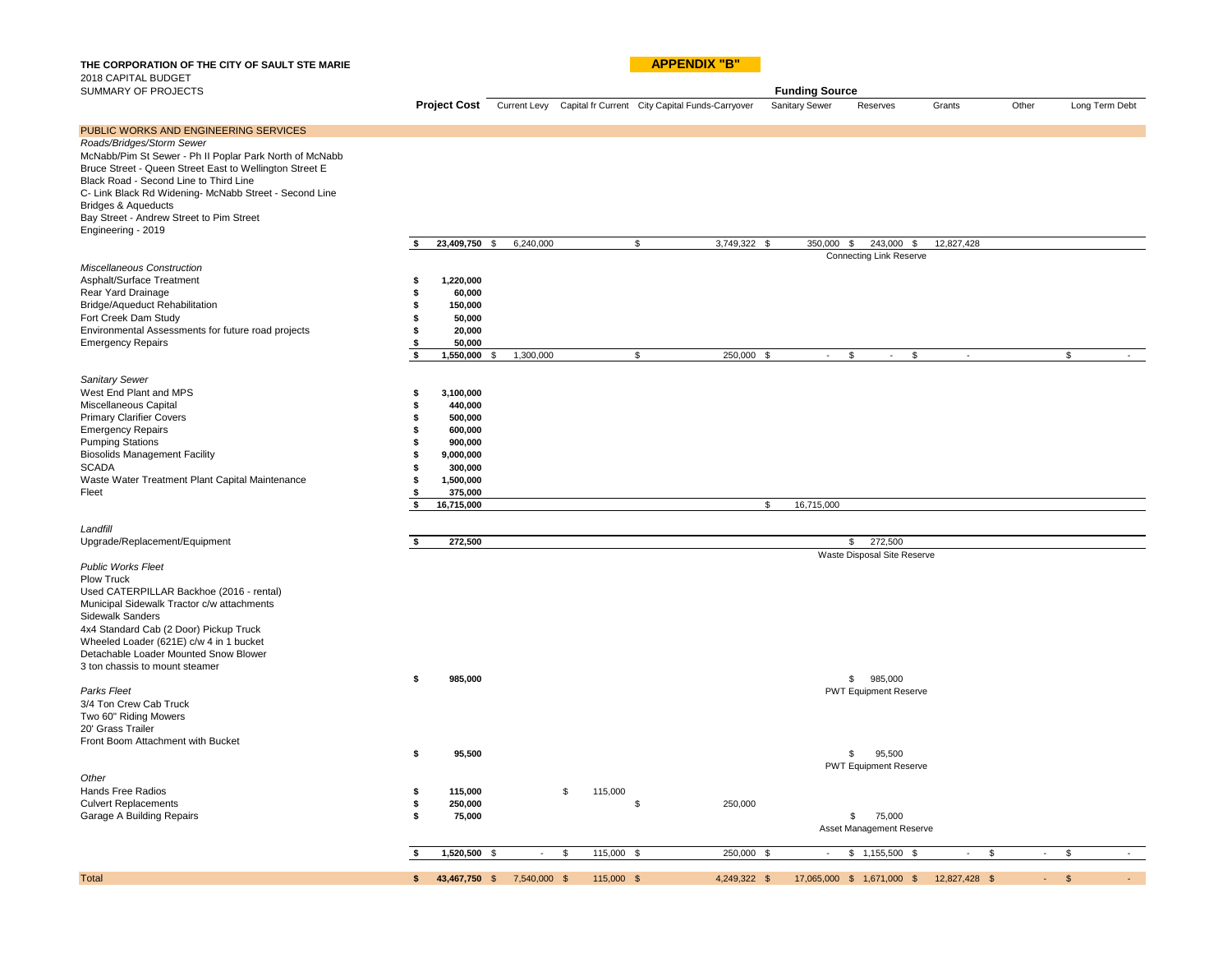| <b>SUMMARY OF PROJECTS</b>                    |     |                | <b>Funding Source</b> |            |              |            |                                                                           |                |                                        |                   |            |                |  |
|-----------------------------------------------|-----|----------------|-----------------------|------------|--------------|------------|---------------------------------------------------------------------------|----------------|----------------------------------------|-------------------|------------|----------------|--|
|                                               |     |                |                       |            |              |            | Project Cost Current Levy Capital fr Current City Capital Funds-Carryover | Sanitary Sewer | Reserves                               | Grants            | Other      | Long Term Debt |  |
| COMMUNITY DEVELOPMENT AND ENTERPRISE SERVICES |     |                |                       |            |              |            |                                                                           |                |                                        |                   |            |                |  |
| Transit                                       |     |                |                       |            |              |            |                                                                           |                |                                        |                   |            |                |  |
| Bus Depot building capital repairs            |     | 1,710,000      |                       |            |              |            |                                                                           |                |                                        |                   |            |                |  |
| Pay & Display- Parking                        |     | 200,000        |                       |            |              |            |                                                                           |                |                                        |                   |            |                |  |
| Fleet & Equipment                             |     | 1.235.000      |                       |            |              |            |                                                                           |                |                                        |                   |            |                |  |
|                                               |     | 3,145,000      |                       |            | \$           | 517,500    |                                                                           |                | 955,000<br>-9                          | 1,472,500<br>- \$ | 200,000    |                |  |
|                                               |     |                |                       |            |              |            |                                                                           |                | Asset Mgmt & Transit Equipment Reserve |                   |            |                |  |
| <b>Community Services</b>                     |     |                |                       |            |              |            |                                                                           |                |                                        |                   |            |                |  |
| Fleet & Equipment                             |     | 222,000        |                       |            | S            | 212,000    |                                                                           |                | 10,000                                 |                   |            |                |  |
| Splash Pad                                    |     | 550,000        |                       |            |              |            | 25,000                                                                    |                | 240,000                                |                   | 285,000    |                |  |
|                                               |     | 772,000        | -9                    | $\sim$     | \$           | 212,000    | 25,000<br>- \$                                                            | -S<br>$\sim$   | 250,000<br>-9                          | $\sim$            | 285,000    |                |  |
|                                               |     |                |                       |            |              |            |                                                                           |                |                                        |                   |            |                |  |
| Cemetery                                      |     |                |                       |            |              |            |                                                                           |                |                                        |                   |            |                |  |
| <b>Building Capital Repairs</b>               |     | 18,000         |                       |            |              |            |                                                                           |                | 18,000                                 |                   |            |                |  |
|                                               |     |                |                       |            |              |            |                                                                           |                | Cemetery Reserve Fund                  |                   |            |                |  |
| Planning                                      |     |                |                       |            |              |            |                                                                           |                |                                        |                   |            |                |  |
| Roads-Streetscaping                           |     | 1,900,000      |                       |            |              |            | \$<br>1,900,000                                                           |                |                                        |                   |            |                |  |
| Downtown Development Initiative               |     | 850,000        |                       |            |              |            |                                                                           |                | 200,000 \$<br>\$                       | 650,000           |            |                |  |
| Active Transportation Plan                    |     | 312,500        |                       |            |              |            | 250,000                                                                   |                |                                        | 62,500            |            |                |  |
|                                               |     | $3,062,500$ \$ |                       |            |              |            | 2,150,000 \$                                                              | $\sim$         | 200,000 \$<br>-S                       | 712,500           |            |                |  |
| <b>Total</b>                                  | -\$ | 6,997,500 \$   |                       | $\sim 100$ | $\mathbb{S}$ | 729,500 \$ | 2,175,000 \$                                                              | $\sim$         | $$1,423,000$ \$                        | 2,185,000 \$      | 485,000 \$ | $\sim$         |  |

| <b>FIRE SERVICES</b>                |            |                        |           |  |                          |                          |              |            |                          |                |        |        |
|-------------------------------------|------------|------------------------|-----------|--|--------------------------|--------------------------|--------------|------------|--------------------------|----------------|--------|--------|
| Fleet & Equipment                   |            |                        |           |  |                          |                          |              |            |                          |                |        |        |
| SCBA Fire                           | 500,000    |                        |           |  |                          |                          |              |            |                          |                |        |        |
| Crisys Fire Dispatch Upgrade        | 45,000     |                        |           |  |                          |                          |              |            |                          |                |        |        |
| <b>Structural Bunker Gear -Fire</b> | 190,000    |                        |           |  |                          |                          |              |            |                          |                |        |        |
|                                     | 735,000 \$ |                        | 45,000    |  | $\overline{\phantom{a}}$ | $\overline{\phantom{0}}$ |              | 690,000 \$ |                          | $\sim$         |        |        |
|                                     |            |                        |           |  |                          |                          |              |            | Fire Equipment Reserve   |                |        |        |
| <b>Building Capital Maintenance</b> |            |                        |           |  |                          |                          |              |            |                          |                |        |        |
| Central Fire Station #1             | 20,000     |                        |           |  |                          |                          |              |            |                          |                |        |        |
| Fire Hall #4/EMS Complex            | 100,000    |                        |           |  |                          |                          |              |            |                          |                |        |        |
|                                     | 120,000 \$ |                        |           |  | $\sim$                   | $\sim$                   |              |            | 120,000 \$               |                |        |        |
|                                     |            |                        |           |  |                          |                          |              |            | Asset Management Reserve |                |        |        |
| Total                               | 855,000 \$ | - \$<br><b>Service</b> | 45,000 \$ |  | $-$ S                    | $\sim$                   | $\mathbb{S}$ | 810,000 \$ |                          | <b>Service</b> | $\sim$ | $\sim$ |

| <b>CORPORATE/OUTSIDE AGENCIES</b>            |            |      |                          |      |            |              |        |                           |               |                          |               |            |                          |
|----------------------------------------------|------------|------|--------------------------|------|------------|--------------|--------|---------------------------|---------------|--------------------------|---------------|------------|--------------------------|
| <b>Building Capital Maintenance</b>          |            |      |                          |      |            |              |        |                           |               |                          |               |            |                          |
| Civic Centre Membrane/Concrete Waterproofing | 300,000    |      |                          |      |            |              |        |                           |               |                          |               |            |                          |
| Emergency Repairs-all buildings allocation   | 300,000    |      |                          |      |            |              |        |                           |               |                          |               |            |                          |
| Museum Building                              | 17,000     |      |                          |      |            |              |        |                           |               |                          |               |            |                          |
| Police Building                              | 180,000    |      |                          |      |            |              |        |                           |               |                          |               |            |                          |
|                                              | 797,000    |      | $\overline{\phantom{a}}$ |      |            | $\sim$       |        | $\overline{\phantom{a}}$  |               | 797,000 \$               |               |            |                          |
|                                              |            |      |                          |      |            |              |        |                           |               | Asset Management Reserve |               |            |                          |
| Equipment                                    |            |      |                          |      |            |              |        |                           |               |                          |               |            |                          |
| Corporate Data Server Replacement            | 50,000     |      |                          |      |            |              |        |                           |               |                          |               |            |                          |
| Electronic Voting at Council Meetings        | 10,500     |      |                          |      |            |              |        |                           |               |                          |               |            |                          |
|                                              | 60,500     |      |                          |      | 60,500     |              |        |                           |               |                          |               |            |                          |
|                                              |            |      |                          |      |            |              |        |                           |               |                          |               |            |                          |
| <b>Total</b>                                 | 857,500 \$ |      | <b>Service</b>           | - \$ | 60,500 \$  |              | $-$ \$ | <b>Service</b>            | $\mathbf{\$}$ | 797,000 \$               | $-5$          | $-$ \$     | $\sim$                   |
|                                              |            |      |                          |      |            |              |        |                           |               |                          |               |            |                          |
| <b>TOTAL 2017 CAPITAL BUDGET</b>             | 52,177,750 | - 56 | 7,540,000 \$             |      | 950,000 \$ | 6,424,322 \$ |        | 17,065,000 \$4,701,000 \$ |               |                          | 15,012,428 \$ | 485,000 \$ | $\overline{\phantom{a}}$ |